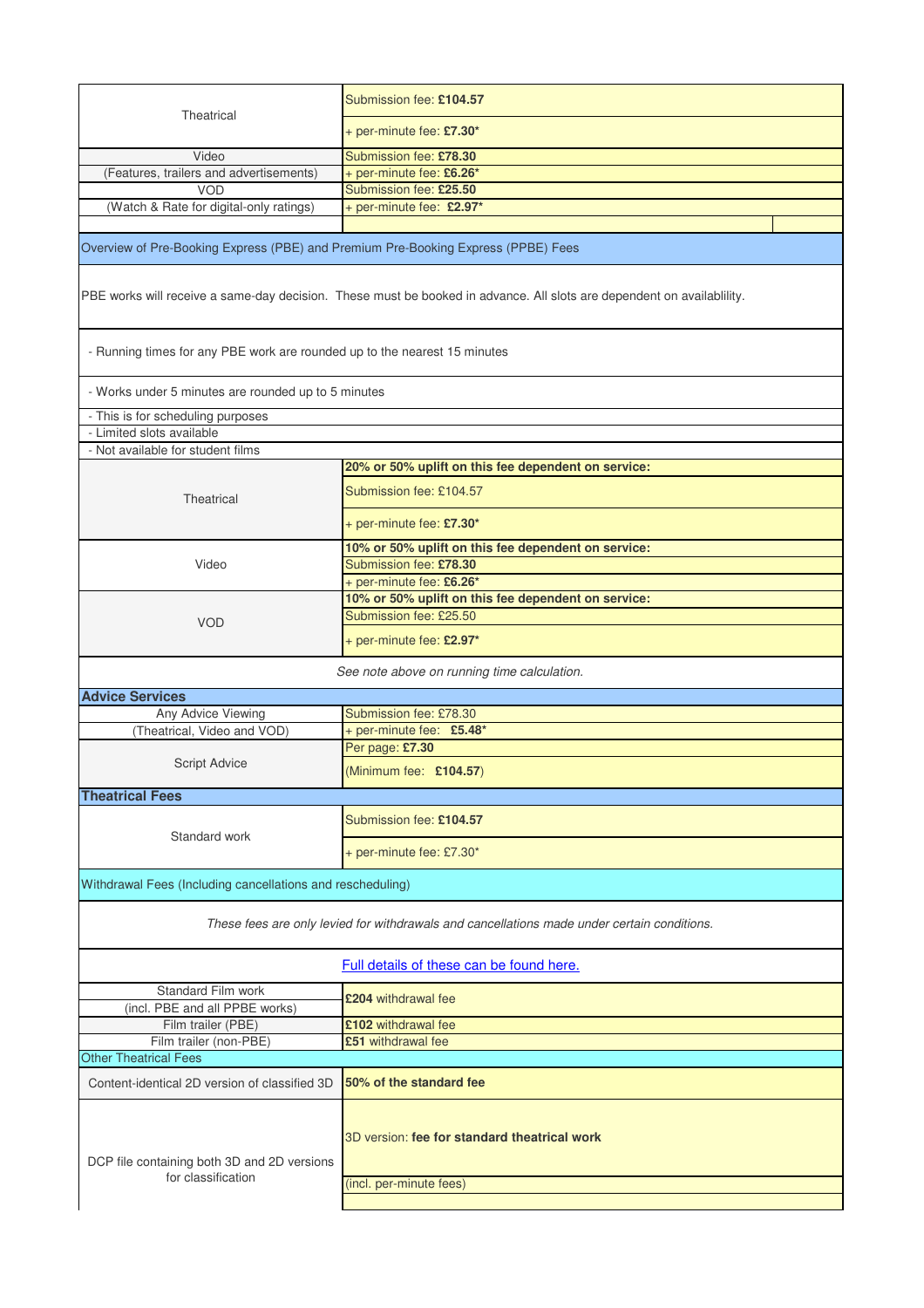|                                                                                             | 2D version: plus an additional £104.57                                                  |  |
|---------------------------------------------------------------------------------------------|-----------------------------------------------------------------------------------------|--|
| As Live                                                                                     | £104.57                                                                                 |  |
| <b>Student Short Films</b>                                                                  | Running time:                                                                           |  |
|                                                                                             |                                                                                         |  |
|                                                                                             | 0-20 minutes: £52.29                                                                    |  |
|                                                                                             | 21-40 minutes £104.57                                                                   |  |
| Modern Film Classification for films classified:                                            |                                                                                         |  |
| Prior to 1 Nov 1982                                                                         | 75% of standard fee                                                                     |  |
| From 1 Nov 1982 to<br>31-Jul-89                                                             | 75% of standard fee                                                                     |  |
| From 1 Aug 1989 onwards                                                                     | Where a viewing is needed 50% of standard fee                                           |  |
|                                                                                             | Charged at full standard rate if the film contains previous cuts or additional material |  |
| 1 Aug 1989 onwards                                                                          | Where a viewing is not needed £104.57                                                   |  |
| Where a film is confirmed as identical and does not need a viewing                          |                                                                                         |  |
| Charity rate - standard work                                                                | 30% of standard fee                                                                     |  |
| <b>Video Fees</b>                                                                           | Submission fee: £78.30                                                                  |  |
| Standard work                                                                               |                                                                                         |  |
|                                                                                             | + per-minute fee: £6.26*                                                                |  |
| Withdrawal Fees (incl. cancellations and rescheduling)                                      |                                                                                         |  |
| These fees are only levied for withdrawals and cancellations made under certain conditions. |                                                                                         |  |
|                                                                                             |                                                                                         |  |
|                                                                                             | Full details of these can be found here.                                                |  |
| PBE and PPBE Video works                                                                    | £204 withdrawal fee                                                                     |  |
| All other withdrawals/<br>cancellations                                                     | £102 withdrawal fee                                                                     |  |
| <b>Other Video Fees</b>                                                                     |                                                                                         |  |
| Video - identical content of theatrical feature                                             | 75% of standard fee                                                                     |  |
| Packaging/                                                                                  | £25.76                                                                                  |  |
| resubmision                                                                                 |                                                                                         |  |
|                                                                                             | Submission fee: £78.30                                                                  |  |
| Change of distribution/ Technical comparison                                                | + fee for works under 25 mins: per-minute fee                                           |  |
|                                                                                             | + fee for works over 25 minutes: £156.59                                                |  |
| Video work previously rated under W&R <sup>1</sup>                                          | Standard Video fee minus the original Watch & Rate fee <sup>2</sup> .                   |  |
| Composite Video works that includes                                                         | Standard Video fee minus ONE Watch & Rate submission fee and the combined per           |  |
| elements previously rated under W&R <sup>1</sup>                                            | minute fees <sup>2</sup> .<br>where the work is identical and is in the BBFC archive.   |  |
|                                                                                             | <sup>2</sup> Any original PBE fees are not discounted.                                  |  |
| Charity rate video                                                                          | 30% of standard rate                                                                    |  |
| Reactivation                                                                                | £156.59                                                                                 |  |
| <b>Other Fees</b>                                                                           |                                                                                         |  |
| Video game works                                                                            | Submission fee: £78.30                                                                  |  |